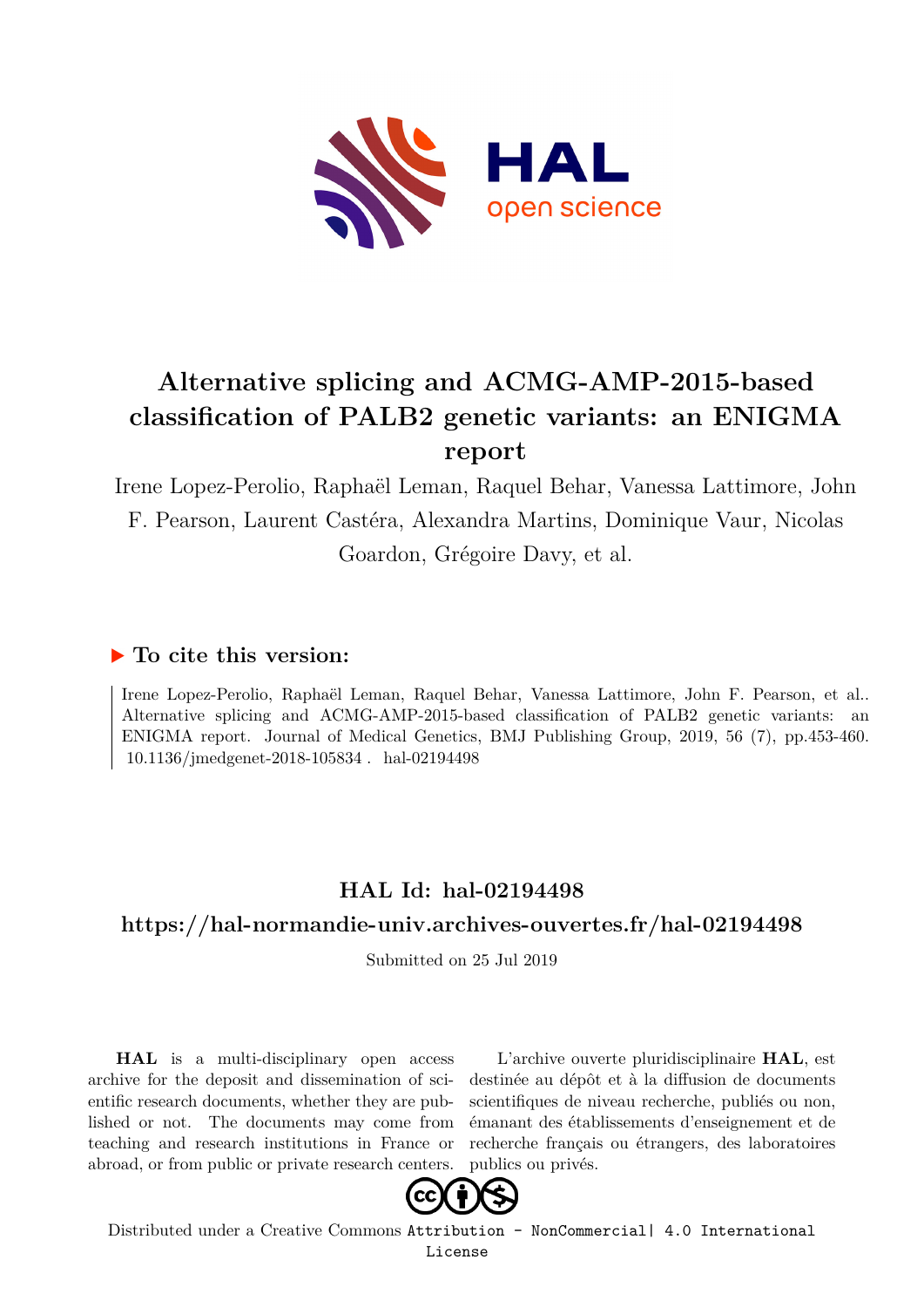

## Original article

# Alternative splicing and ACMG-AMP-2015-based classification of PALB2 genetic variants: an ENIGMA report

Irene Lopez-Perolio,<sup>1</sup> Raphaël Leman,<sup>2</sup> Raquel Behar,<sup>1</sup> Vanessa Lattimore,<sup>3</sup> John F Pearson,<sup>3</sup> Laurent Castéra,<sup>2</sup> Alexandra Martins,<sup>4</sup> Dominique Vaur,<sup>2</sup> Nicolas Goardon,<sup>2</sup> Grégoire Davy,<sup>2</sup> Pilar Garre,<sup>® 1</sup> Vanesa García-Barberán,<sup>1</sup> Patricia Llovet,<sup>1</sup> Pedro Pérez-Segura,<sup>1</sup> Eduardo Díaz-Rubio,<sup>1</sup> Trinidad Caldés,<sup>1</sup> Kathleen S Hruska,<sup>5</sup> Vickie Hsuan,<sup>6</sup> Sitao Wu,<sup>6</sup> Tina Pesaran,<sup>6</sup> Rachid Karam,<sup>6</sup> Johan Vallon-Christersson,<sup>7</sup> Ake Borg,<sup>7</sup> kConFab Investigators,<sup>8,9</sup> Alberto Valenzuela-Pa[lo](http://orcid.org/0000-0003-4068-9271)mo,<sup>10</sup> Eladio A Velasco,<sup>10</sup> Melissa Southey,<sup>11</sup> Maaike P G Vreeswijk[,](http://orcid.org/0000-0003-1337-7897)<sup> $\bullet$  12 Peter Devilee,<sup>12</sup> Anders K[vis](http://orcid.org/0000-0002-8113-1410)t,<sup>7</sup> Amanda B Spurdle, $\bullet$ <sup>13</sup></sup> Logan C Walker,<sup>3</sup> Sophie Krieger,<sup>2</sup> Miguel de la Hoya® <sup>1</sup>

#### **Abstract**

► Additional material is published online only. To view, please visit the journal online (http://dx.doi.org/10.1136/ jmedgenet-2018-105834).

For numbered affiliations see end of article.

#### **Correspondence to**

Dr Miguel de la Hoya, Laboratorio OncologíaMolecular, Hospital Clínico San Carlos, Madrid 28040, Spain; mdhoya@hotmail.com

IL-P and RL contributed equally.

SK and MdlH are joint senior authors.

Received 26 October 2018 Revised 10 January 2019 Accepted 6 February 2019 Published Online First 19 March 2019



© Author(s) (or their employer(s)) 2019. Re-use permitted under CC BY-NC. No commercial re-use. See rights and permissions. Published by BMJ.

**To cite:** Lopez-Perolio I, Leman R, Behar R, et al. J Med Genet 2019;**56**:453–460.

**Background** PALB2 monoallelic loss-of-function germ-line variants confer a breast cancer risk comparable to the average BRCA2 pathogenic variant. Recommendations for risk reduction strategies in carriers are similar. Elaborating robust criteria to identify loss-of-function variants in PALB2—without incurring overprediction—is thus of paramount clinical relevance. Towards this aim, we have performed a comprehensive characterisation of alternative splicing in PALB2, analysing its relevance for the classification of truncating and splice site variants according to the 2015 American College of Medical Genetics and Genomics-Association for Molecular Pathology guidelines.

**Methods** Alternative splicing was characterised in RNAs extracted from blood, breast and fimbriae/ovaryrelated human specimens (n=112). RNAseq, RT-PCR/ CE and CloneSeq experiments were performed by five contributing laboratories. Centralised revision/curation was performed to assure high-quality annotations. Additional splicing analyses were performed in PALB2 c.212–1G>A, c.1684+1G>A, c.2748+2T>G, c.3113+5G>A, c.3350+1G>A, c.3350+4A>C and c.3350+5G>A carriers. The impact of the findings on PVS1 status was evaluated for truncating and splice site variant.

**Results** We identified 88 naturally occurring alternative splicing events (81 newly described), including 4 in-frame events predicted relevant to evaluate PVS1 status of splice site variants. We did not identify tissue-specific alternate gene transcripts in breast or ovarian-related samples, supporting the clinical relevance of blood-based splicing studies.

**Conclusions** PVS1 is not necessarily warranted for splice site variants targeting four PALB2 acceptor sites (exons 2, 5, 7 and 10). As a result, rare variants at these splice sites cannot be assumed pathogenic/likely pathogenic without further evidences. Our study puts a warning in up to five PALB2 genetic variants that are currently reported as pathogenic/likely pathogenic in ClinVar.

## **Introduction**

Monoallelic *loss-of-function* (LoF) germ-line variants in *PALB2* predispose to breast cancer, with estimated absolute risks by age 80 ranging from 33% to 58%, depending on the family history.<sup>12</sup> Excess risk for other cancers, such as pancreas, prostate, ovarian and male breast cancer, is still under investigation. Currently, gene panel testing for breast cancer predisposition includes *PALB2*,<sup>2</sup> and LoF germ-line variants in this gene are considered actionable findings in many settings, with proposed actions ranging from increased surveillance to prophylactic surgery. $3-5$  Accordingly, classifying *PALB2* LoF variants is of paramount clinical relevance. Yet, the task is not trivial, as proved by the large number of variants of uncertain significance still existing in genes that have been extensively studied, such as *BRCA1* or *BRCA2*. 6

In the research setting, truncating (nonsense or frameshift) variants predicted to induce nonsense-mediated decay (PTC-NMD variants) and canonical  $\pm 1,2$  splice site variants (hereafter named splice site variants) at cancer predisposition genes are often assumed pathogenic/likely pathogenic LoF variants. $1<sup>2</sup>$  However, in the clinical setting a more conservative approach is recommended. According to *the American College of Medical Genetics and Genomics-Association for Molecular Pathology* (ACMG-AMP) interpretation guidelines, $\frac{7}{7}$  a PTC-NMD or splice site variant is a very strong evidence of pathogenicity (PVS1), but not sufficient to classify the variant as pathogenic/likely pathogenic. Additional combinations of strong (PS), moderate (PM) and/or supporting (PP) evidence of pathogenicity are required. Furthermore, PVS1 is not warranted for every PTC-NMD/ splice site variant. Indeed, the ACMG-AMP-2015 guidelines specify several caveats, including the possibility of: (i) *rescue* transcripts (alternate gene transcripts that skip the truncating variant, encoding functional or partially functional proteins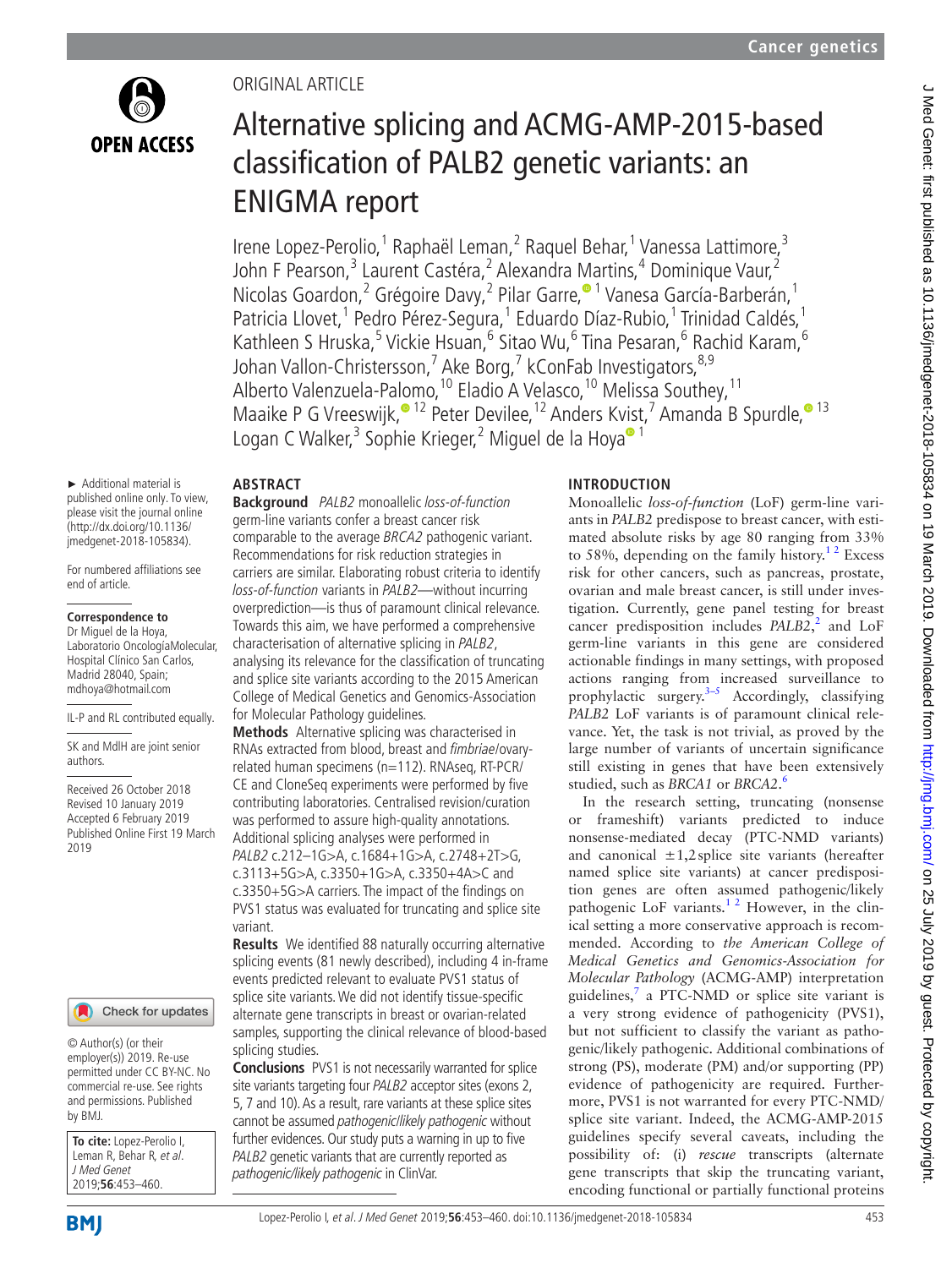and resulting in reduced or no haploinsufficiency), (ii) splice site variants producing transcripts with in-frame deletions/insertions retaining some or all functional capacity and (iii) tissue-specific alternate gene transcripts.<sup>7</sup> Therefore, the accurate interpretation of *PALB2* PTC-NMD and splice site variants according to the ACMG-AMP-2015 guidelines requires reliable information on both protein structure/function and alternative splicing.

To be more precise, *PALB2* PTC-NMD/splice site variants without direct risk estimates and/or functional data (a common scenario in genetic testing) should be classified as likely pathogenic only if PVS1 is warranted. For PTC-NMD variants, PVS1 is warranted if no *rescue* transcripts are predicted. For splice site variants the analysis is more complex. In addition to *rescue* transcripts, the possibility of the variant allele producing transcripts with in-frame alterations retaining coding potential should be considered, although predicting the precise nature of the transcripts produced by a splice site variant is challenging.

In recent years, the Evidence-based Network for the Interpretation of Germ-line Mutant Alleles (ENIGMA consortium) has conducted a comprehensive characterisation of naturally occurring alternate gene transcripts in *BRCA1* and *BRCA2*, 8 9 exploring the impact of the findings for the clinical classification of genetic variants at the two *loci*. Major achievements were the identification of a subset of splice sites variants for which PVS1 was not necessarily warranted, the posterior demonstration that at least one allele containing a splice site variant, *BRCA1* c.[594-2A>C; 641A>G], does not increase breast cancer risk and the observation that splicing assays may lead to erroneous clinical conclusions if alternate gene transcripts are not properly addressed. $8-11$ Recommendations based on these studies are documented in the *ENIGMA BRCA1/2 Gene Variant Classification Criteria* [\(https://](https://enigmaconsortium.org) [enigmaconsortium.org\)](https://enigmaconsortium.org) that support *BRCA1* and *BRCA2* expert panel review interpretation at ClinVar.

A recent study has identified alternate gene transcripts at the *PALB2* locus, but no inferences in relation to the clinical interpretation of genetic variants were made.<sup>12</sup> Here, we undertake a comprehensive characterisation of *PALB2* alternative splicing, exploring the possible relevance of the findings for the clinical classification of PTC-NMD and splice site variants according to the ACMG-AMP-2015 guidelines.

## **Methods**

## **Identification of alternative splicing events**

To characterise alternative splicing at the *PALB2* locus, we analysed RNAs isolated from *112* specimens, including lymphoblastic cell lines not treated with the NMD-inhibitor puromycin (*n=68*), matched replicates treated with puromycin (LCLs+Puro,  $n=1$ ), stimulated leucocytes cultures not treated with puromycin (*n=6*), matched replicates treated with puromycin (sLEU+Puro, *n=3*), RNA stabilised peripheral blood samples (PAXgene, QIAGEN, *n=7*; Tempus, Thermo Fisher, *n=10*), non-malignant breast tissue samples from unrelated women (Breast, *n=12*; 10 corresponding to women with a diagnosis of breast cancer, of which 9 are included in SCAN-B, ClinicalTrials.gov identifier: NCT02306096; 2 corresponding to women without a diagnosis of breast cancer included in CASOHAR trial NTC02560818), a human mammary epithelial cell (HMEC, *n=1*, 2 technical replicas included in the analysis), commercially available RNA from non-malignant breast tissue (Clontech 636576, *n=1*), normal ovarian *fimbriae* tissue samples from prophylactic oophorectomies performed in postmenopausal women without cancer (Fimbriae,  $n=2$ ) and one pool of 3 non-malignant ovarian tissues (Clontech 636555, *n=1*).

Experiments were performed independently in five ENIGMA laboratories (figure 1). Most samples were analysed by targeted RNAseq (n=72) in laboratory 1 (online [supplementary table 1](https://dx.doi.org/10.1136/jmedgenet-2018-105834) [and 2\)](https://dx.doi.org/10.1136/jmedgenet-2018-105834). Other samples were analysed by whole transcriptome RNAseq  $(n=13)$  in laboratories 2 and 3 (online [supplementary](https://dx.doi.org/10.1136/jmedgenet-2018-105834) [table 1 and 2\)](https://dx.doi.org/10.1136/jmedgenet-2018-105834), by capillary electrophoresis of RT-PCR products  $(RT-PCR/CE, n=22)$  in laboratory 4 (online [supplementary](https://dx.doi.org/10.1136/jmedgenet-2018-105834) [table 1, 2, 3 and figures 1A, B](https://dx.doi.org/10.1136/jmedgenet-2018-105834)), and by whole-gene CloneSeq splicing analysis  $(n=5)$  in laboratory 5 (online [supplementary](https://dx.doi.org/10.1136/jmedgenet-2018-105834) [figure 1B](https://dx.doi.org/10.1136/jmedgenet-2018-105834)). We later performed a centralised revision/curation of the data, including the search for putative tissue-specific alternate gene transcripts. To this end, we pooled together all data produced in LCLs±Puro, sLEU±Puro, PAXgene and Tempus samples (hereafter referred collectively as BLOOD), all data produced in non-malignant breast tissues, HMEC and Clontech 636576 (hereafter referred as BREAST) and all data produced in non-malignant ovarian *fimbriae* and Clontech 636555 (hereafter referred as OVARY). The overall workflow is summarised in figure 1 (see online [supplementary section 1](https://dx.doi.org/10.1136/jmedgenet-2018-105834) for further details).

#### **Annotation of alternative splicing events**

We described all alternative splicing events according to HGVS guidelines, using as a reference the Ensembl transcript ENST00000261584.8 (NCBI RefSeq NM\_024675.3). For the sake of simplicity, we also identified most events with a code that combines the following symbols: ∆ (skipping of reference exonic sequences),  $\nabla$  (inclusion of reference intronic sequences), E (exon), I (intron), p (acceptor shift), q (donor shift), AFE (alternative first exon) and IVS $\pm$  (located at intervening sequence). When necessary, the exact number of nucleotides skipped (or retained) is indicated. Events were annotated as well according to the confidence of the finding (high-confidence vs lower-confidence), predictions on coding potential (LoF vs uncertain) and relative quantification (expression level relative to the corresponding reference transcript) (see online [supplementary mate](https://dx.doi.org/10.1136/jmedgenet-2018-105834)[rial section 2 and figures 2-5](https://dx.doi.org/10.1136/jmedgenet-2018-105834) for further details).

## **Analysis of PVS1 status (warranted vs not warranted) for every possible PTC-NMD and splice site variant at the PALB2 locus**

To decide if PVS1 is warranted we used predictions based on: (i) the identification of alternate gene transcripts in control samples, (ii) RNA splicing assays performed previously in carriers of *PALB2* splice site variants (online [supplementary table 4\)](https://dx.doi.org/10.1136/jmedgenet-2018-105834) and (iii) novel RNA splicing assays (online [supplementary table 4, figures 6A, B](https://dx.doi.org/10.1136/jmedgenet-2018-105834) [and C](https://dx.doi.org/10.1136/jmedgenet-2018-105834)). In brief, we consider PVS1 warranted for PTC-NMD variants only if no plausible *rescue transcripts* have been detected. Similarly, we consider PVS1 warranted for splice site variants only if all predicted RNA product are bona fide LoF transcripts. To predict possible RNA products, we used splicing assays performed in carriers of splice site variants (assuming that other *PALB2* splice site variants targeting the same splicing site will produce similar transcripts). If no splicing assay was available for a particular splice site, we based predictions on alternate gene transcripts, as previously done for *BRCA1* and *BRCA2*.<sup>9</sup><sup>10</sup> Further details are shown in online [supplementary material section 3 and table 4.](https://dx.doi.org/10.1136/jmedgenet-2018-105834)

## **Results**

We used RNA extracted from different human biological samples (blood-derived, breast and ovary; see 'Methods' section) to characterise naturally occurring alternative splicing at the *PALB2* locus. This study combined targeted RNAseq, whole transcriptome RNAseq, RT-PCR/CE and whole-gene CloneSeq splicing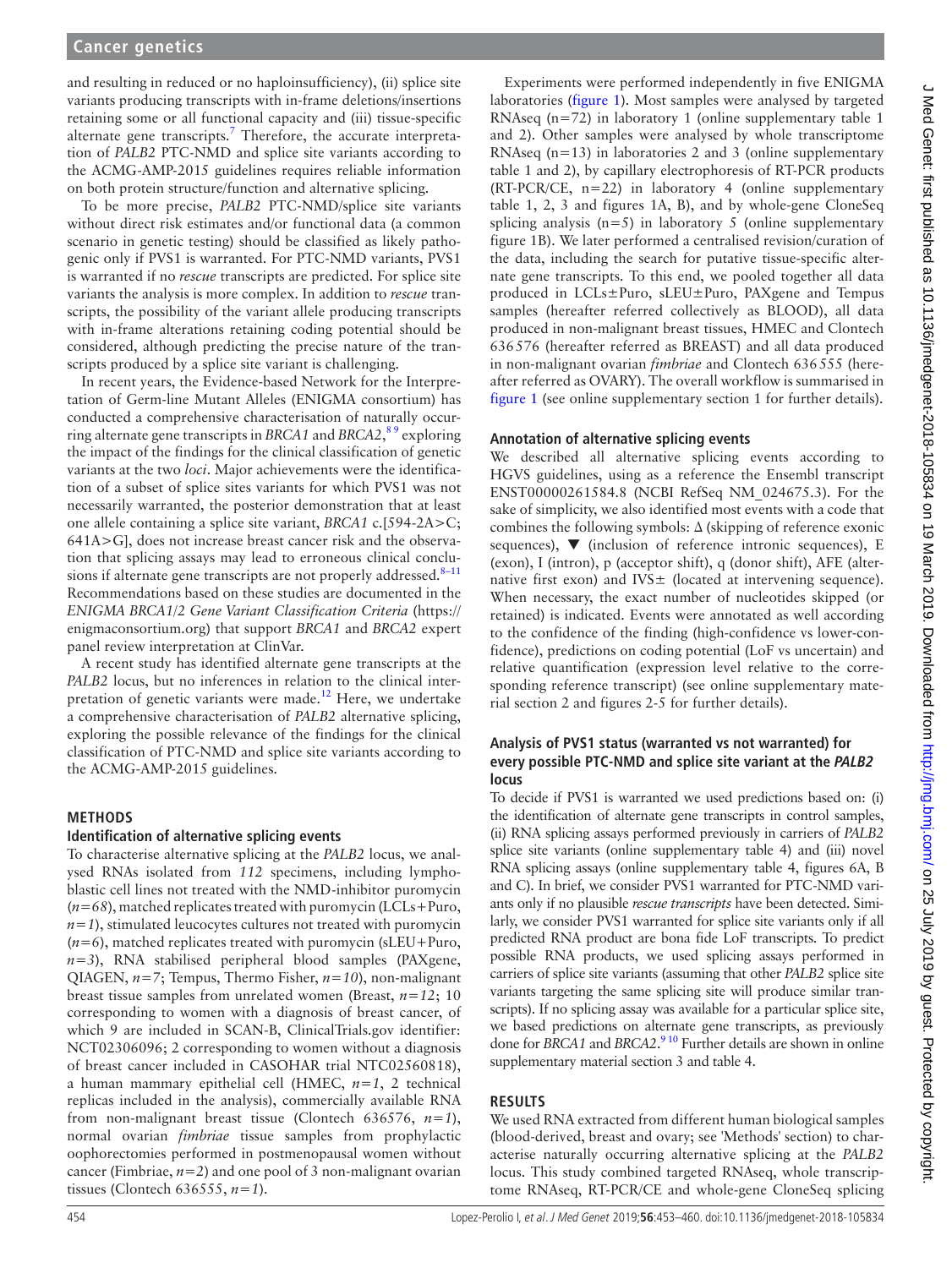

**Figure 1** Workflow. The workflow is followed by the Evidence-based Network for the Interpretation of Germ-line Mutant Alleles consortium to characterise the naturally occurring alternative splicing profile at the PALB2 locus in BLOOD-derived, BREAST-derived and OVARY-derived samples. RNAseq data were produced in five independent laboratories using different methodologies in unrelated samples. Laboratory 1 (Clinical Biology and Oncology Laboratory, Cancer Center François Baclesse, Normandy University Caen, France) performed targeted RNAseq analysis. Laboratories 2 (Division of Oncology and Pathology, Department of Clinical Sciences, Lund University, Sweden) and 3 (Department of Pathology and Biomedical Science, University of Otago Christchurch, New Zealand) performed whole transcriptome RNAseq. Laboratory 4 (Molecular Oncology Laboratory, Academic Hospital San Carlos, Madrid, Spain) performed capillary electrophoresis analysis of real-time PCR products (RT-PCR/CE). Laboratory 5 (Ambry Genetics) performed whole-gene CloneSeq alternative splicing analysis. As indicated, the overall contribution of targeted RNAseq reads to the analysis is roughly 1000× higher than that of whole transcriptome RNAseq. For instance, targeted RNAseq experiments end up with 13 754 118 reads aligned to reference exon-exon junctions, but only 459 186 reads supporting alternative splicing events (≈3%). The same percentage was observed in whole transcriptome RNA experiments, although the total number of reads was much lower (14 933 reads combining data from laboratories 2 and 3). RT-PCR/CE contributed 1747 data points (individual RT-PCR experiments performed with a particular combination of primers in individual samples, including technical replicas). CloneSeq analysis contributed 1.2×10<sup>6</sup> reads (≈2.4% of the reads supporting alternative splicing events). Data were pooled together, reviewed and cross-checked to end up with a list of high-confidence naturally occurring alternative splicing events (events detected by different techniques in different samples), and a list of lower-confidence splicing events (events not qualifying for higher confidence events). Finally, the possible relevance of high-confidence findings for the initial classification of canonical splicing site and PTC-NMD variants was explored. AC MG-AMP, American College of Medical Genetics and Genomics-Association for Molecular Pathology; HMEC, human mammary epithelial cell; LCL, lymphoblastic cell line; NMD, nonsense-mediated decay.

analysis data that was independently produced at five contributing centres (figure 1). The analysis identified 44 naturally occurring alternative splicing events with high-confidence (online [supple](https://dx.doi.org/10.1136/jmedgenet-2018-105834)[mentary table 1](https://dx.doi.org/10.1136/jmedgenet-2018-105834)) and provided evidence for the existence of up to 44 additional (*lower-confidence* events, online [supplementary](https://dx.doi.org/10.1136/jmedgenet-2018-105834)  [table 2 and supplemental material section 2.2\)](https://dx.doi.org/10.1136/jmedgenet-2018-105834). Most events (37 out of 44 high-confidence and all *lower-confidence* events) have not been described previously in GENCODE [\(https://www.](https://www.gencodegenes.org/) [gencodegenes.org/\)](https://www.gencodegenes.org/) or the scientific literature to our knowledge.

Up to 15 high-confidence events preserved a bona fide open reading frame (ie, an ORF spanning from the reference start codon to the reference termination codon, table 1, protein column). Of these, nine were predicted to code for non-functional proteins, and the remaining six for proteins of uncertain

functionality (table 1, coding potential column). Twenty-nine high-confidence events did not preserve a bona fide ORF. All of them were predicted to code for non-functional proteins (table 2).

Targeted RNAseq data (online [supplemental table 1,](https://dx.doi.org/10.1136/jmedgenet-2018-105834) laboratory 1) indicated that most *high-confidence* events make on average (n=72 samples) a minor contribution to the expression level (ie, reads supporting the splicing event representing  $\leq 1\%$ of the reads supporting the corresponding reference transcript). The only exceptions were  $\Delta$ (E1q17), IVS1-463 $\blacktriangledown$ (134),  $\Delta$ (E7p10),  $\Delta$ (E11),  $\Delta$ (E11 E12) and  $\Delta$ (E12), with contributions of  $\approx$ 2%,  $\approx$ 5%,  $\approx$ 1.4%,  $\approx$ 2%,  $\approx$ 2% and  $\approx$ 13%, respectively. In silico analysis suggests that events contributing  $>1\%$  might be related to the presence of suboptimal splice sites at the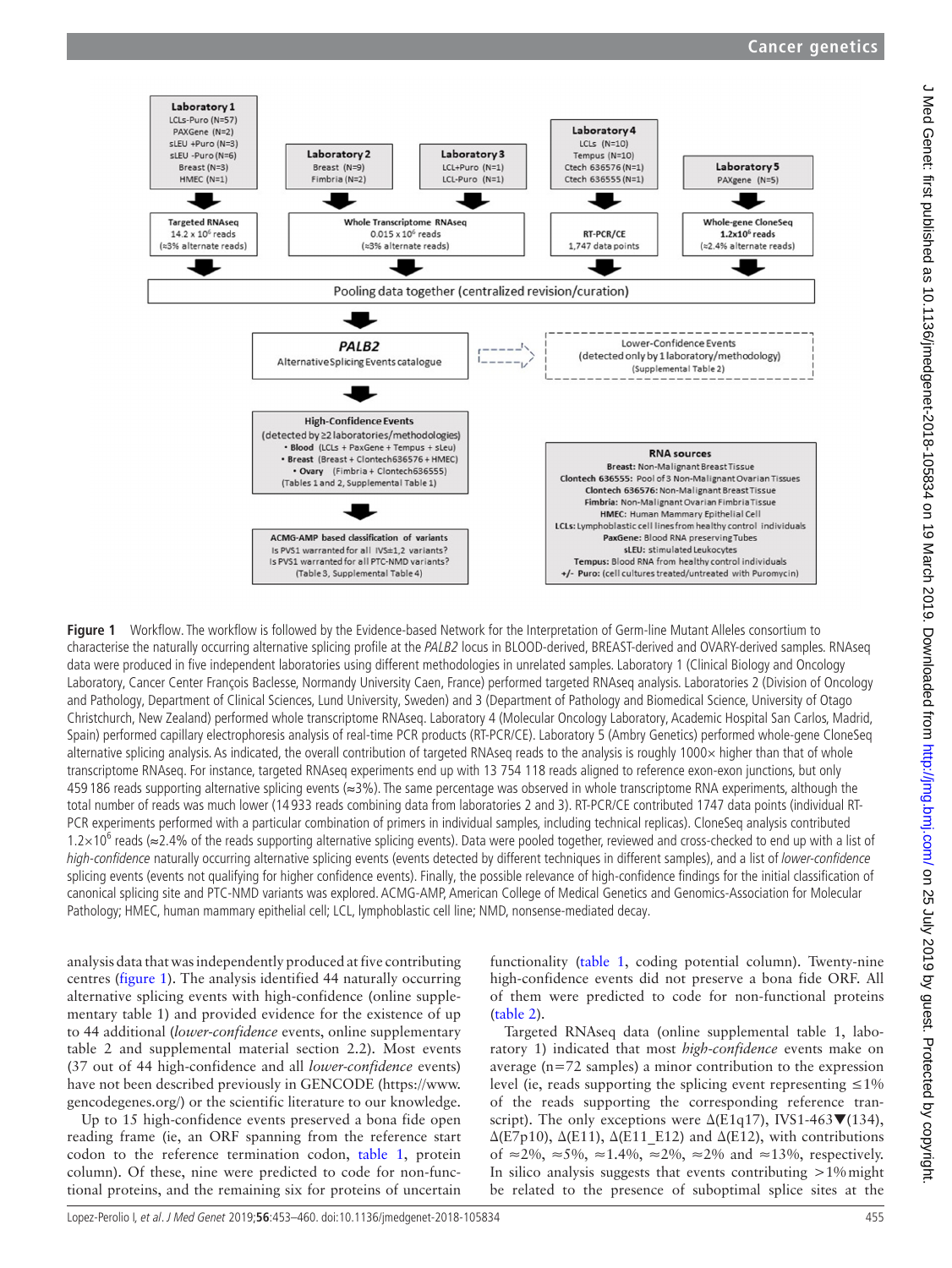#### **Table 1** High-confidence alternative splicing events at the PALB2 locus (in-frame events)

|                                               |                              |                                 |                        | Coding      |                          |       |                   |                          |
|-----------------------------------------------|------------------------------|---------------------------------|------------------------|-------------|--------------------------|-------|-------------------|--------------------------|
| Designation*                                  | <b>Biotypet</b>              | RNA‡                            | Protein‡               | potential§  | Rationale§               | Blood | Breast Ovary      |                          |
| $\blacktriangledown$ (AFE600)+ $\Delta$ (E1)¶ | <b>Terminal modification</b> | r.1 28 delins 28 + 805 28 + 858 | p.Asp2_Lys16delins17   | Uncertain   | Damaging to CC           | Yes   | Yes               | $\qquad \qquad -$        |
| $\Pi(E1q9)$                                   | Donor shift                  | r.48 49ins48+1 48+9             | (p.Lys16_Leu17ins3)    | Uncertain   | Uncertain impact on CC   | Yes   | $\qquad \qquad -$ | Yes                      |
| $\Delta$ (E2p6)                               | Acceptor shift               | r.49 54del                      | (p.Leu17_Lys18del)     | Uncertain   | Uncertain impact on CC   | Yes   | Yes               | Yes                      |
| $\Delta$ (E2)                                 | Cassette                     | r.49 108del                     | (p.Leu17 Asn36del)     | LoF         | Damaging to CC           | Yes   | $\qquad \qquad -$ | Yes                      |
| $\Delta$ (E4)                                 | Cassette                     | r.212 1684del                   | $(p.Glu71_Lys561del)$  | LoF         | Damaging to ChAM         | Yes   | Yes               | Yes                      |
| $\Delta$ (E5p24)                              | Acceptor shift               | r.1685 1708del                  | (p.Gly562_Lys569del)   | Uncertain   | No domain affected       | Yes   | Yes               | Yes                      |
| $\Delta$ (E6)**                               | Cassette                     | r.2515 2586del                  | (pThr839 Lys862del)    | $L$ o $F^*$ | Damaging to WD40¥        | Yes   | Yes               | Yes                      |
| $\Pi(E7p42)$                                  | Acceptor shift               | r.2586 2587ins2587-42 2587-1    | (p.Lys862_Asn863ins14) | Uncertain   | Uncertain impact on WD40 | Yes   | Yes               | Yes                      |
| $\Delta$ (E7)                                 | Cassette                     | r.2587 2748del                  | (p.Arg863 Glu916del)   | LoF         | Damaging to WD40         | Yes   | Yes               | Yes                      |
| $\Delta$ (E9p30)                              | Acceptor shift               | r.2835 2864del                  | (p.Ala946 Glu954del)   | LoF         | Damaging to WD40         | Yes   | Yes               | Yes                      |
| $\Delta$ (E9)                                 | Cassette                     | r.2835 2996del                  | (p.Ala946_Gly1000del)  | LoF         | Damaging to WD40         | Yes   | Yes               | Yes                      |
| $\Delta$ (E9_E10)                             | Multicassette                | r.2835 3113del                  | (p.Ala946 Trp1038del)  | LoF         | Damaging to WD40         | Yes   | Yes               | $\overline{\phantom{0}}$ |
| $\Delta$ (E10p3)                              | Acceptor shift               | r.2997 2999del                  | (p.Gly1000del)         | Uncertain   | Uncertain impact on WD40 | Yes   | Yes               | $\qquad \qquad -$        |
| $\Delta$ (E10)                                | Cassette                     | r.2997 3113del                  | (p.Gly1000_Trp1038del) | LoF         | Damaging to WD40         | Yes   | Yes               | Yes                      |
| △(E11 E12) † †                                | Multicassette                | r.3114 3350del                  | (p.Asn1039_Arg1117del) | LoF         | Damaging to WD40         | Yes   | Yes               | Yes                      |

\*See [supplementary material section 2.1 and figure 2](https://dx.doi.org/10.1136/jmedgenet-2018-105834) for details.

†Biotype according to ENCODE.25

‡RNA and predicted protein described according to the Human Genome Variation Society guidelines at <http://varnomen.hgvs.org/>, using Ensembl transcript ENST00000261584.8 as a reference. §Uncertain coding potential if the transcript encodes a protein predicted to preserve (or partially preserve) functional capacity. See online [supplemental material section 2.3 and figure 4](https://dx.doi.org/10.1136/jmedgenet-2018-105834) for further details.

¶Only▼(AFE600)+∆(E1) described in GENCODE (comprehensive gene annotation from GENCODE release 26 retrieved through Ensembl at <http://www.ensembl.org/>).

\*\* Δ(E6) transcripts code for a hypomorphic protein (instable, but with residual activity).

††Only Δ11\_12 described previously in the literature.<sup>12</sup>

CC, N-terminal coiled-coil domain; ChAM, chromatin- associated motif; LOF, loss-of-function; WD40, WD40 β-propeller C-terminal domain.

*PALB2* gene (online [supplemental figure 7](https://dx.doi.org/10.1136/jmedgenet-2018-105834)), with  $Δ(E12)$ contribution ( $\approx$ 13%) probably explained by the intrinsically weak exon 12 GC donor site. $13$  The relatively elevated level of alternative splicing resulting in skipping of exons 11 and/or 12 is supported by targeted and whole transcriptome RNAseq (online [supplemental table 1\)](https://dx.doi.org/10.1136/jmedgenet-2018-105834), semi-quantitative RT-PCR/CE analysis (online [supplemental figure 1A\)](https://dx.doi.org/10.1136/jmedgenet-2018-105834), whole-gene CloneSeq splicing analysis (online [supplemental figure 1B\)](https://dx.doi.org/10.1136/jmedgenet-2018-105834) and quantitative dPCR (online [supplemental figure 5B](https://dx.doi.org/10.1136/jmedgenet-2018-105834)). According to the latter, ≈8%–34% of the *PALB2* transcripts (depending on the sample analysed) may skip exon 11, exon 12 or both.

Overall coverage in whole transcriptome RNAseq was substantially lower than in targeted RNAseq experiments (figure 1). As a result, several events representing  $\leq 1\%$  of the targeted RNAseq reads were not detected by this approach. Only one major discrepancy was observed related to *PALB2* Δ(E4\_E5), which represented ≤1% of the corresponding reference signal in targeted RNAseq and whole-exon GenClone experiments, but >5% in RNAseq data generated by laboratory 3. However, subsequent digital PCR quantification in BLOOD, BREAST and OVARY confirmed that Δ(E4\_ E5) represents, on average,  $\leq 1\%$  of the corresponding reference signal (online [supplemental figure 5\)](https://dx.doi.org/10.1136/jmedgenet-2018-105834).

Despite the lower coverage, whole transcriptome RNAseq and/or RT-PCR/CE experiments allowed us to detect 50 splicing events in BREAST, and 29 in OVARY. Of these, 24 splicing events—among them  $\Delta$ (E1q17), IVS-463 $\blacktriangledown$ (134),  $\Delta$ (E7p10), ∆(E11), ∆(E11\_E12) and ∆(E12)—were detected in both tissues (table 1 and online [supplemental table 1](https://dx.doi.org/10.1136/jmedgenet-2018-105834)). Equally relevant, we did not identify tissue-specific *PALB2* alternate gene transcripts (neither in BREAST nor in OVARY), suggesting that if they exist, they are expressed at very low levels—supporting the clinical relevance of BLOOD-based *PALB2* splicing studies.

Finally, we used data on alternate gene transcripts to analyse if PVS1 is warranted for all possible PTC-NMD/splice site variants at the *PALB2* gene. In brief, we concluded that PVS1 is warranted for every possible PTC-NMD variant, regardless of the location, that is,

we have not identified any plausible *rescue transcript* (see 'Discussion' section). By contrast, we conclude that PVS1 is not necessarily warranted for every possible splice site variant. To be more precise, we propose that PVS1 may not be warranted for splice site variants located at the acceptor sites of exons 2, 5, 7 and 10. For this subset of splice site variants, the production of RNA transcripts retaining some or all functional capacity is plausible (see table 3 for further details). If splicing assays and/or clinical data supporting pathogenicity are lacking, we recommend caution when classifying splice site variants at these specific sites, that is, such variants should not be assumed *pathogenic/likely pathogenic*.

#### **Discussion**

Alternative splicing probably occurs in all metazoan organisms, and increasing prevalence has been linked to phenotypic complexity.14 Virtually all human multiexon *loci* produce alternate gene transcripts.<sup>15</sup> Apart from a presumed role in expanding protein diver $sity^{16}$  that is currently under dispute,<sup>1718</sup> some authors have suggested that alternative splicing may buffer mutational consequences.<sup>19</sup> The latter possibility has obvious implications for the clinical interpretation of genetic testing results. The ACMG-AMP-2015 guidelines acknowledge this by recommending caution about overinterpreting the impact of PTC-NMD and splice site variants if multiple transcripts are present.<sup>7</sup> Here, we have addressed this relevant aspect of alternative splicing for the particular case of classifying genetic variants at the breast cancer predisposition gene *PALB2*.

Alternative splicing analysis might be influenced by many factors, including collection of RNA samples, experimental design and detection sensitivity. For instance, one study characterising alternative splicing at breast cancer susceptibility genes by RNAseq noticed the poor performance of PAXgene if compared with LCL samples, $^{12}$  and a previous ENIGMA collaborative study comparing RT-PCR splicing protocols across different laboratories concluded that primers design and detection sensitivity (rather than RNA extraction and/or cDNA synthesis protocols) had an impact on the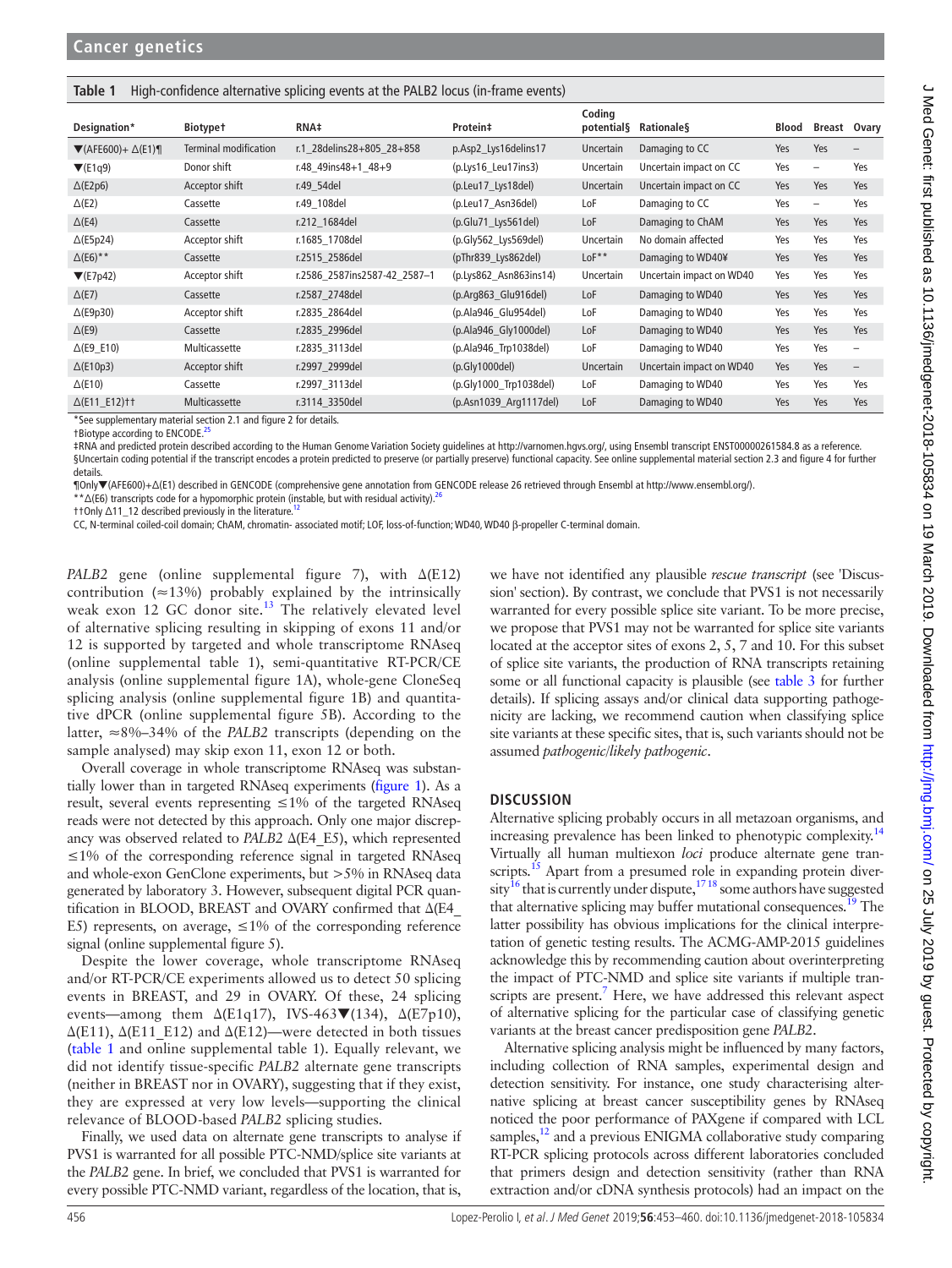| <b>IdDIE Z</b>                                 |                  | nigh-commence anemative splicing events at the PALDZ locus (PTC-NIVID events) |                            |           |              |                          |                          |
|------------------------------------------------|------------------|-------------------------------------------------------------------------------|----------------------------|-----------|--------------|--------------------------|--------------------------|
|                                                |                  |                                                                               |                            | Coding    |              |                          |                          |
| Designation*                                   | <b>Biotypet</b>  | RNA‡                                                                          | Protein                    | potential | <b>Blood</b> | <b>Breast</b>            | Ovary                    |
| $\Delta$ (E1q169)                              | Donor shift      | r.-121 48del                                                                  | Non-coding                 | LoF       | Yes          | Yes                      | Yes                      |
| $\Delta$ (E1q17)§¶                             | Donor shift      | r.32_48del                                                                    | p.Cys11Phefs*25            | LoF       | Yes          | Yes                      | Yes                      |
| $\Pi(E1q337)$                                  | Donor shift      | r.48_49ins48+1_48+337                                                         | p.Leu17Valfs*19            | LoF       | Yes          | $\overline{\phantom{0}}$ | $\overline{\phantom{0}}$ |
| IVS1-463▼(134)§¶                               | Cassette         | r.48 49ins49-463 49-330                                                       | p.Leu17Valfs*11            | LoF       | Yes          | Yes                      | $\qquad \qquad -$        |
| $\P$ (E2p26)                                   | Acceptor shift   | r.48 49ins49-26 49-1                                                          | p.Leu17Tyrfs*9             | LoF       | Yes          | $\overline{\phantom{0}}$ | Yes                      |
| $\Pi(12)$                                      | Intron retention | r.108 109ins108+1 109-1                                                       | p.R37_S1186delins11        | LoF       | Yes          | $\overline{\phantom{0}}$ | $\overline{\phantom{a}}$ |
| $\Pi(E3p36)$ **                                | Acceptor shift   | r.108_109ins109-36_109-1                                                      | p.Arg37_Ser1186deldelins11 | LoF       | Yes          | Yes                      | Yes                      |
| $\blacktriangledown$ (E4p25)                   | Acceptor shift   | r.211 212ins212-25 212-1                                                      | p.Glu71Valfs*10            | LoF       | Yes          | $\overline{\phantom{0}}$ | $\qquad \qquad -$        |
| $\triangle$ (E4_E5)§¶                          | Multicassette    | r.212 2514del                                                                 | p.Glu71Aspfs*1             | LoF       | Yes          | Yes                      | $\overline{\phantom{a}}$ |
| $\Delta$ (E5p139)                              | Acceptor shift   | r.1685 1823del                                                                | p.Gly562Valfs*19           | LoF       | Yes          | Yes                      | $\overline{\phantom{m}}$ |
| $\Delta$ (E5)                                  | Cassette         | r.1685 2514del                                                                | p.Gly562Aspfs*1            | LoF       | Yes          | $\overline{\phantom{0}}$ | $\qquad \qquad -$        |
| $\Pi$ (E6p28)                                  | Acceptor shift   | r.2514_2515ins2515-28_2515-1                                                  | p.Glu840Asnfs*9            | LoF       | Yes          | Yes                      | Yes                      |
| $\Pi(E7p20)$                                   | Acceptor shift   | r.2586_2587ins2587-20_2587-1                                                  | p.Pro864Cysfs*13           | LoF       | Yes          | $\overline{\phantom{0}}$ | Yes                      |
| $\Delta$ (E7p2)                                | Acceptor shift   | r.2587 2588del                                                                | p.Asn863Serfs*20           | LoF       | Yes          | Yes                      | $\qquad \qquad -$        |
| $\Delta$ (E7p10)                               | Acceptor shift   | r.2587 2596del                                                                | p.Asn863Valfs*4            | LoF       | Yes          | Yes                      | Yes                      |
| $\Delta$ (E7p25)                               | Acceptor shift   | r.2587 2611 del                                                               | p.Asn863Metfs*1            | LoF       | Yes          | Yes                      | Yes                      |
| $\Pi$ (E8p30)††                                | Acceptor shift   | r.2748_2749ins2749-30_2749-1                                                  | p.Val917_Ser1186delins9    | LoF       | Yes          | $\qquad \qquad -$        | Yes                      |
| $\triangle$ (E8)                               | Cassette         | r.2749_2834del                                                                | p.Val917Glyfs*6            | LoF       | Yes          | Yes                      | Yes                      |
| $\triangle$ (E8_E9)                            | Multicassette    | r.2749_2996del                                                                | p.Val917Argfs*10           | LoF       | Yes          | Yes                      | $\qquad \qquad -$        |
| $\Delta$ (E10p2)                               | Acceptor shift   | r.2997_2998del                                                                | p.Gly1000Glnfs*9           | LoF       | Yes          | $\overline{\phantom{0}}$ | $\qquad \qquad -$        |
| $\Delta$ (E10q31)                              | Donor shift      | r.3083_3113del                                                                | p.Thr1029Ilefs*1           | LoF       | Yes          | Yes                      | $\overline{\phantom{a}}$ |
| $\Pi$ (E11p23)                                 | Acceptor shift   | r.113_3114ins3111-23_3114-1                                                   | p.Trp1038Cysfs*7           | LoF       | Yes          | Yes                      | Yes                      |
| $\Delta$ (E11p2)                               | Acceptor shift   | r.3114 3115del                                                                | p.Trp1038Ter               | LoF       | Yes          | Yes                      | Yes                      |
| $\Delta$ (E11)§                                | Cassette         | r.3114 3201 del                                                               | p.Asn1039Glyfs*5           | LoF       | Yes          | Yes                      | Yes                      |
| $\Delta$ (E11)+ $\blacktriangledown$ (E12p446) | Mixed            | r.3114_3201del+r0.3201_3202ins3202-446_3202-1                                 | p.Trp1038Cysfs*3           | LoF       | Yes          | $\overline{\phantom{0}}$ | -                        |
| $\Delta$ (E11)+ $\blacktriangledown$ (E12p65)  | Mixed            | r.3114_3201del+r0.3201_3202ins3202-65_3202-1                                  | p.Trp1038Ter               | LoF       | Yes          | $\overline{\phantom{0}}$ | $\overline{\phantom{0}}$ |
| $\Pi(E12p65)$                                  | Acceptor shift   | r.3201_3202ins3202-65_3202-1                                                  | p.Gly1068Ilefs*28          | LoF       | Yes          | Yes                      | Yes                      |
| $\Delta$ (E12p136)                             | Acceptor shift   | r.3202 3337del                                                                | p.Leu1069Argfs*9           | LoF       | Yes          | $\overline{\phantom{0}}$ | -                        |
| $\Delta$ (E12)§¶                               | Cassette         | r.3202 3350del                                                                | (p.Gly1068 Ser1186delins4) | LoF       | Yes          | Yes                      | Yes                      |

\*See 'Methods' section.

†Biotype according to ENCODE.25

‡RNA described according to the Human Genome Variation Society rules at <http://varnomen.hgvs.org/>, using Ensembl transcript ENST00000261584.8 as a reference. §described previously in the literature.<sup>12</sup>

¶ described in comprenesive gene annotation from GENCODE realese 26 retrieved through Ensembl at <http://www.ensembl.org/>

\*\*The predicted 36 nucleotides insertion includes an in-frame PTC (p.Arg37\_Ser1186delinsKTYFWGCFCLL).

**Table 2** High-confidence alternative splicing events at the PALB2 locus (PTC-NMD events)

††The predicted 30 nucleotides insertion includes an in-frame PTC (p.Val917\_Ser1186delinsHNFWLLCFI).

analytical outcome.<sup>20</sup> A strength of our study design was the application of different assay designs, RNA samples and subsequent levels of sensitivity and/or filtering, by five independent laboratories to identify *PALB2* alternative splicing events (see online [supplementary](https://dx.doi.org/10.1136/jmedgenet-2018-105834)  [material section 1](https://dx.doi.org/10.1136/jmedgenet-2018-105834) for further details). We elected to define high-confidence splicing events as those found in at least two different data sets (the rationale being that events detected by a minimum of two laboratories, two sample types and two methodologies are very unlikely to represent technical artefacts and/or biological outliers), but acknowledge that such definition may lead to exclusion of real events found by a single laboratory. A higher stringency of high-confidence splicing events found by more than two laboratories was not used due to differences in the level of sensitivity between assays.

Overall, we identified 44 high-confidence alternative splicing events at the *PALB2 locus*, and we provide evidence for 44 additional events (although we cannot discard the possibility that some of the latter represent technical artefacts and/or biological outliers). Interestingly, all *PALB2* reference exons are affected by one or more *high-confidence* alternative splicing events, suggesting that no *PALB2* exon should be annotated as constitutive. Despite the considerable number of alternative splicing events identified, our

data suggest that their contribution to the overall *PALB2* expression is low in all three tissues investigated. Splice site and PTC-NMD variants in cancer susceptibility genes can be overinterpreted (misinterpreted as pathogenic), if alternate gene transcripts are not properly considered.<sup>7</sup> <sup>10</sup><sup>11 21–23</sup> In the past, this has led to errors in the clinical management of families carrying the *BRCA1* allele c.[594-2A>C; 641A>G].<sup>23</sup> The low level of alternative splicing observed for *PALB2* in BLOOD, BREAST and OVARY suggests that overinterpreting genetic variants at this locus is less likely to occur. However, some of the alternative splicing events we report can be relevant for the clinical interpretation of *PALB2* PTC-NMD and splice site variants, in particular to decide if PVS1 is warranted.

*PTC-NMD variants:* the existence of *rescue* transcripts reducing or eliminating the functional and clinical impact of certain PTC-NMD variants in cancer susceptibility genes has been confirmed for *APC*22 and *BRCA1*. 11 More specifically, the alternate gene transcript APC Δ(E9p303) explains the association of PTC-NMD variants located at codons 312–412 with mild disease,<sup>22</sup> and the alternate gene transcript *BRCA1*  $\Delta$ (E9 E10) explains the low breast cancer risk observed in carriers of the splice site variant *BRCA1* c.594-2A>C.11 However, we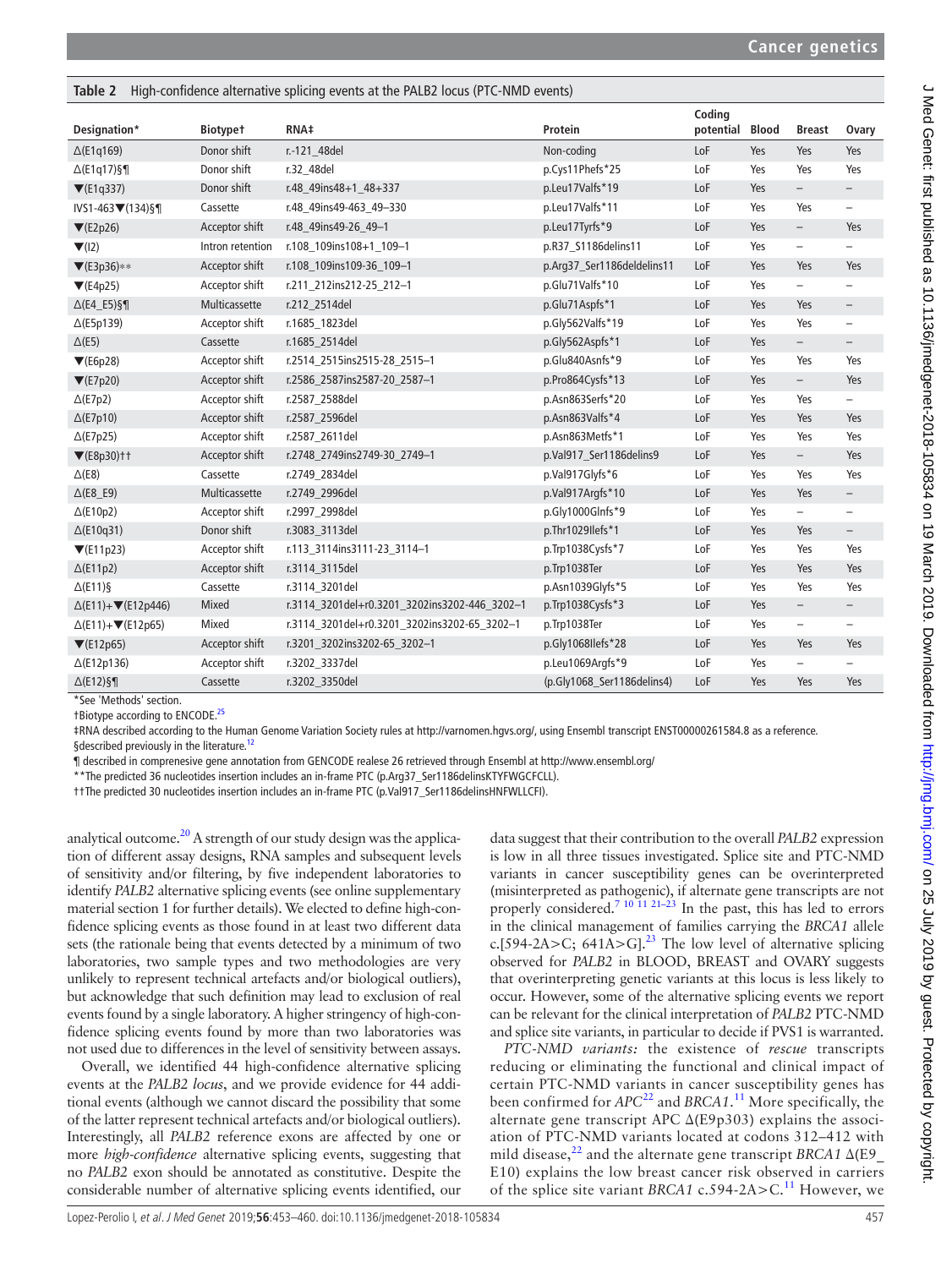| Proposed classification of PALB2 splice site variants according to the ACMG-AMP-2015 guidelines (based solely on location and MAF)<br>Table 3 |                                 |                                                                                                                                                      |                          |               |                          |                   |                                  |  |
|-----------------------------------------------------------------------------------------------------------------------------------------------|---------------------------------|------------------------------------------------------------------------------------------------------------------------------------------------------|--------------------------|---------------|--------------------------|-------------------|----------------------------------|--|
|                                                                                                                                               |                                 | Predicted RNA products/coding potential*                                                                                                             |                          |               |                          |                   |                                  |  |
| Splice site variant                                                                                                                           |                                 | $LoF^*$                                                                                                                                              | Uncertain*               | PVS1*         | qnomAD+                  | PM <sub>2</sub> t | Classification‡                  |  |
| E1 donor                                                                                                                                      | $c.48 + 1.2$                    | $\Delta$ (E1q17)§                                                                                                                                    |                          | Warranted     |                          | Yes               | Likely pathogenic                |  |
| E2 acceptor                                                                                                                                   | $c.49 - 1,2$                    |                                                                                                                                                      | $\Delta$ (E2p6)§         | Not warranted | NFE (1allele)            | Yes               | <b>Uncertain</b><br>significance |  |
| E2 donor                                                                                                                                      | $c.108 + 1,2$                   | $\Delta$ (E2)/ $\nabla$ (I2)                                                                                                                         | $\qquad \qquad -$        | Warranted     | $\qquad \qquad -$        | Yes               | Likely pathogenic                |  |
| E3 acceptor                                                                                                                                   | $c.109 - 1,2$                   | $\blacktriangledown$ (E3p36)/ $\triangle$ (E3)                                                                                                       | $\overline{\phantom{0}}$ | Warranted     | $\qquad \qquad -$        | Yes               | Likely pathogenic                |  |
| E3 donor                                                                                                                                      | $c.211+1.2$                     | $\Delta$ (E3)                                                                                                                                        | —                        | Warranted     | $\qquad \qquad -$        | Yes               | Likely pathogenic                |  |
| E4 acceptor                                                                                                                                   | $c.212 - 1.2$                   | $\triangle$ (E4_E5) †                                                                                                                                | $\qquad \qquad -$        | Warranted     | NFE (1 allele)           | Yes               | Likely pathogenic                |  |
| E4 donor                                                                                                                                      | c.1684+1,2 $\triangle$ (E4_E5)t |                                                                                                                                                      | $\qquad \qquad -$        | Warranted     |                          | Yes               | Likely pathogenic                |  |
| E5 acceptor                                                                                                                                   | c.1685-1,2 $\triangle$ (E5)     |                                                                                                                                                      | $\Delta$ (E5p24)         | Not warranted | NFE (1 allele)           | Yes               | <b>Uncertain</b><br>significance |  |
| E5 donor                                                                                                                                      | c.2514+1,2 $\Delta$ (E5)        |                                                                                                                                                      | $\overline{\phantom{a}}$ | Warranted     | SAS (1 allele)           | Yes               | Likely pathogenic                |  |
| E6 acceptor                                                                                                                                   | $c.2515 - 1.2$                  | $\Delta$ (E6) <sup>+</sup>                                                                                                                           | $\overline{\phantom{0}}$ | Warranted     | AMR (1 allele)           | Yes               | Likely pathogenic                |  |
| E6 donor                                                                                                                                      | c.2586+1,2 $\triangle$ (E6)t    |                                                                                                                                                      | $\qquad \qquad -$        | Warranted     | SAS (1 allele)           | Yes               | Likely pathogenic                |  |
| E7 acceptor                                                                                                                                   |                                 | c.2587-1,2 $\blacktriangledown$ (E7p20)/ $\triangle$ (E7p2)/ $\triangle$ (E7p10)/ $\triangle$ (E7p25)/ $\triangle$ (E7) $\blacktriangledown$ (E7p42) |                          | Not warranted | SAS (1allele)            | Yes               | <b>Uncertain</b><br>significance |  |
| E7 donor                                                                                                                                      | c.2748+1,2 $\triangle$ (E7)§    |                                                                                                                                                      | $\qquad \qquad -$        | Warranted     | NFE (1 allele)           | Yes               | Likely pathogenic                |  |
| E8 acceptor                                                                                                                                   | c.2749-1,2                      | $\blacktriangledown$ (E8p30)/ $\triangle$ (E8)                                                                                                       | $\qquad \qquad -$        | Warranted     | $\overline{\phantom{0}}$ | Yes               | Likely pathogenic                |  |
| E8 donor                                                                                                                                      | c.2834+1,2 $\triangle$ (E8)     |                                                                                                                                                      | -                        | Warranted     |                          | Yes               | Likely pathogenic                |  |
| E9 acceptor                                                                                                                                   | $c.2835 - 1.2$                  | $\Delta$ (E9p30)§/ $\Delta$ (E9)§                                                                                                                    | $\qquad \qquad -$        | Warranted     | $\overline{\phantom{0}}$ | Yes               | Likely pathogenic                |  |
| E9 donor                                                                                                                                      |                                 | $C.2996+1.2 \Delta(E9)/\Delta(E9 E10)$                                                                                                               |                          | Warranted     | $\overline{\phantom{0}}$ | Yes               | Likely pathogenic                |  |
| E10 acceptor                                                                                                                                  |                                 | c.2997-1,2 $\Delta$ (E10p2)/ $\Delta$ (E9_E10)/ $\Delta$ (E10)                                                                                       | $\Delta$ (E10p3)         | Not warranted | SAS (1 allele)           | Yes               | <b>Uncertain</b><br>significance |  |
| E10 donor                                                                                                                                     |                                 | c.3113+1,2 $\Delta$ (E10q31)§/ $\Delta$ (E9_E10)§/ $\Delta$ (E10)§                                                                                   | $\overline{\phantom{a}}$ | Warranted     | $\overline{\phantom{0}}$ | Yes               | Likely pathogenic                |  |
| E11 acceptor                                                                                                                                  | $c.3114 - 1.2$                  | $\Delta$ (E11)/ $\Delta$ (E11p2)/ $\Delta$ (E11p23)/ $\Delta$ (E11_E12)                                                                              | $\qquad \qquad -$        | Warranted     | $\qquad \qquad -$        | Yes               | Likely pathogenic                |  |
| E11 donor                                                                                                                                     |                                 | c.3201+1,2 $\Delta$ (E11)/ $\Delta$ (E11_E12)                                                                                                        | $\qquad \qquad -$        | Warranted     | $\qquad \qquad -$        | Yes               | Likely pathogenic                |  |
| E12 acceptor                                                                                                                                  |                                 | c.3202-1,2 $\blacktriangledown$ (E12p65)/ $\triangle$ (E12p136)/ $\triangle$ (E11_E12)/ $\triangle$ (E12)                                            | $\qquad \qquad -$        | Warranted     | $\qquad \qquad -$        | Yes               | Likely pathogenic                |  |
| E12 donor                                                                                                                                     |                                 | c.3350+1,2 $\Delta$ (E11_E12)§/ $\Delta$ (E12)§-                                                                                                     |                          | Warranted     | $\qquad \qquad -$        | Yes               | Likely pathogenic                |  |
| E13 acceptor                                                                                                                                  | $c.3351 - 1.2 -$                |                                                                                                                                                      |                          | Warranted     | $\qquad \qquad -$        | Yes               | Likely pathogenic                |  |

\*If available (§), predictions on possible RNA products are based on splicing assays performed in representative examples of splice site variants (see online [supplementary](https://dx.doi.org/10.1136/jmedgenet-2018-105834)  [table 4\)](https://dx.doi.org/10.1136/jmedgenet-2018-105834). If not, predictions are based on the possible upregulation of naturally occurring alternate gene transcripts. Predicted RNA products are classified according to their coding potential as loss-of-function (LoF) or uncertain (the possibility of coding for a functional or partially functional protein cannot be disregarded). If only LoF transcripts are predicted, we assume that PVS1 is warranted. If ≥1 transcript with uncertain coding potential is predicted, we propose that PVS1 (based solely on variant location) is not warranted.

†After reviewing gnomAD, we conclude that PM2 is met for all possible splice site variants.

‡According to the ACMG-AMP-2015 guidelines, if PVS1 and PM2 are warranted, splice site variants should be classified as likely pathogenic. Otherwise, splice site variants should be classified as uncertain significance. This analysis has highlighted seven splice site variants in ClinVar needing additional justification for assertion as pathogenic/likely pathogenic (see online [supplementary table 5](https://dx.doi.org/10.1136/jmedgenet-2018-105834) for further details).

ACMG-AMP, American College of Medical Genetics and Genomics-Association for Molecular Pathology; AMR, American; NFE, non-finish Europeans; SAS, South Asia.

| Table 4<br>Known PALB2 splice site variants for which we put a warning |                   |              |                       |                      |                                                                            |                                     |  |  |
|------------------------------------------------------------------------|-------------------|--------------|-----------------------|----------------------|----------------------------------------------------------------------------|-------------------------------------|--|--|
|                                                                        |                   |              | <b>ClinVar</b>        |                      |                                                                            | Proposed                            |  |  |
| Splicing site                                                          | Variant reported  | dbSNP        | <b>Classification</b> | <b>Review status</b> | <b>Assertion method</b>                                                    | ACMG-<br>AMP-2015<br>classification |  |  |
| E2 acceptor                                                            | $c.49-2A > T$     | rs786203245  | Likely pathogenic     | $**$                 | Ambry autosomal dominant<br><b>Invitae Variant Classification Sherlock</b> |                                     |  |  |
| E5 acceptor                                                            | $c.1685 - 2A > G$ | rs754660432  | Likely pathogenic     | **                   | <b>GeneDx variant classification</b><br>Ambry autosomal dominant           | Uncertain<br>significance           |  |  |
|                                                                        | $c.1685 - 1G > C$ | rs1057520645 | Pathogenic            | $\star$              | <b>GeneDx variant classification</b>                                       |                                     |  |  |
| E7 acceptor                                                            | c.2587-2A $>$ C   | rs1060502787 | Likely pathogenic     | $\star$              | Invitae Variant Classification Sherlock                                    |                                     |  |  |
| E10 acceptor                                                           | $c.2997 - 2A > C$ |              | Likely pathogenic     | $\star$              | Ambry autosomal dominant                                                   |                                     |  |  |

These five PALB2 variants are classified as pathogenic/likely pathogenic based on assertion criteria defined by the submitters. Ambry Genetics and/or GeneDx classify the indicated variants as pathogenic based on the fact that these are very rare variants located at canonical splice sites, predicted to abolish or significantly reduce native site using in silico predictors and identified in affected/+family history cohort. Invitae classifies the indicated variants as likely pathogenic based on the fact that donor and acceptor splice site variants are typically loss-of-function and loss-of-function variants in *PALB2* are known to be pathogenic. Remarkably, for any of these variants classification is based on splicing assays, and/or in segregation information supporting pathogenicity (Tina Pesaran, unpublished data; Kathleen S Hruska, unpublished data, Inviate ClinVar summary evidences). These are splice site variants targeting acceptor sites for which, in our opinion (table 3), PVS1 is not necessarily warranted. For that reason, we propose that, in absence of functional and/or genetic data, these variants should be classified according to the ACMG-AMP-2015 guidelines as uncertain significance. ACMG-AMP, American College of Medical Genetics and Genomics-Association for Molecular Pathology.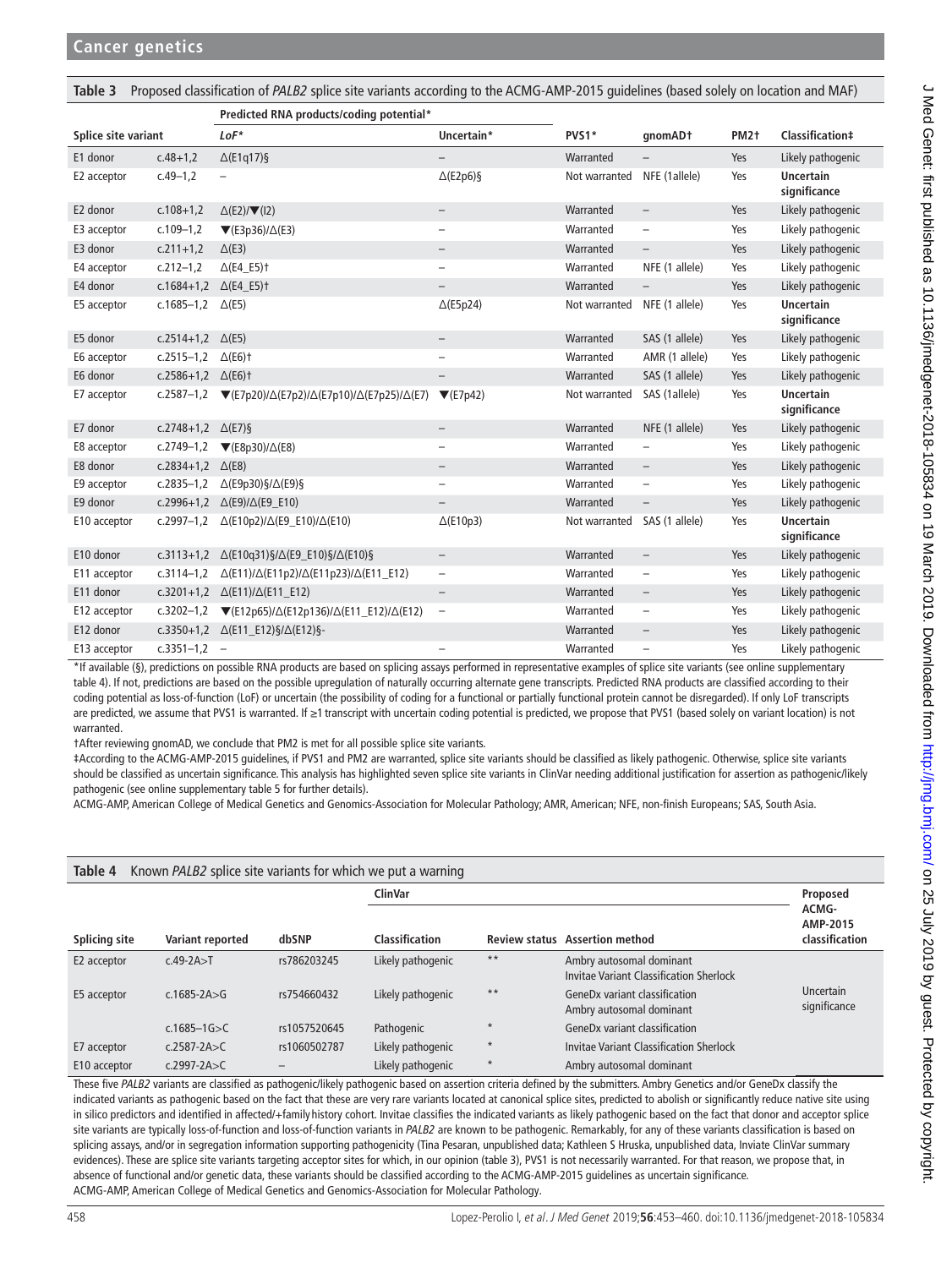have not identified plausible rescue transcripts for *PALB2*. Alternate gene transcripts  $\Delta$ (E2p6),  $\Delta$ (E6),  $\Delta$ (E5p24) and Δ(E10p3) might code for functional or partially functional proteins, but their respective contribution to the overall *PALB2* expression (<1%) is too low to be plausible *rescue* transcripts. By contrast, the combined expression of  $\Delta$ (E11 E12) and  $\Delta$ (E12) might represent 8%–34% of the overall gene expression (depending on samples and methodologies), but the predicted proteins encoded by these two transcripts (table 1) are unlike to be functional, as they lack part of the C-terminal WD40 β-propeller domain (online [supplementary](https://dx.doi.org/10.1136/jmedgenet-2018-105834)  [material section 2.3\)](https://dx.doi.org/10.1136/jmedgenet-2018-105834) that mediates PALB2 interaction with several key homologous recombination proteins, including BRCA2 and RAD51. $^{24}$  For that reason, we do not consider  $\Delta$ (E11 E12) and  $\Delta$ (E12) plausible rescue transcripts, although we cannot rule out the possibility of truncating variants in exons 11 and/or 12 conferring lower cancer risk than truncating variants in other *PALB2* exons.

*Canonical ±1,2splice site variants:* we propose that naturally occurring alternate gene transcripts provide predictive information identifying seven *PALB2* canonical splice sites for which, in absence of splicing assays, PVS1 is not warranted (variants targeting exons 2, 5, 7 and 10 acceptor sites). For exon 2 acceptor site, the proposal is based on experimental data obtained in a *PALB2* c.49–1G>A (IVS1-1G>A) carrier indicating upregulation of ∆(E2p6) (Dr Georgios Tsaousis, Genekor Medical, personal communication, June 2018). The possibility that ∆(E2p6) code for a functional/partially functional protein cannot be discarded (see online [supplementary material section 2.3](https://dx.doi.org/10.1136/jmedgenet-2018-105834)), supporting our conservative stance. For the remaining splice sites, we hypothesise that naturally occurring alternate gene transcripts (even if lowly expressed in control samples) may become upregulated if splice site variants impair the expression of reference transcripts. The hypothesis is supported by several observations made in carriers of *PALB2* (among them, the upregulation of Δ(E2p6) in c.49–1G>A carriers), *BRCA1* and *BRCA2* splice site variants (see online [supple](https://dx.doi.org/10.1136/jmedgenet-2018-105834)[mentary table 4\)](https://dx.doi.org/10.1136/jmedgenet-2018-105834). Note that we propose that PVS1 is not warranted for splice site variants if at least one RNA product with uncertain coding potential is predicted, regardless of other predictions. For instance, we propose that PVS1 is not warranted for variants targeting the *PALB2* exon 7 acceptor site because one RNA product of uncertain coding potential, ▼(E7p42), is predicted (table 3), despite the fact that up to five bona fide LoF transcripts are also predicted ( $\nabla$ (E7p20),  $\Delta$ (E7p2),  $\Delta$ (E7p10),  $\Delta$ (E7p25) and Δ(E7)). When classifying splice site variants in high-risk breast cancer genes as pathogenic/likely pathogenic without functional or genetic data, we favour a very conservative approach. We have identified 43 different *PALB2* splice site variants in ClinVar (last accessed 13 April 2018), all of them reported as pathogenic/likely pathogenic. For four of these variants, we think that the pathogenic/likely pathogenic classification may not be justified without considering additional clinical and/or splicing data (table 4).

In short, we highlight the fact that, where alternate gene transcripts exist, assertions of pathogenicity are warranted only with the support of additional quantitative splicing assays, and preferably clinical evidence.

#### **Author affiliations**

<sup>1</sup>Molecular Oncology Laboratory CIBERONC, Hospital Clínico San Carlos, IdISSC (Instituto de Investigación Sanitaria del Hospital Clínico San Carlos), Madrid, Spain <sup>2</sup>  $2$ Laboratory of Clinical Biology and Oncology, Centre François Baclesse, Inserm U1245 Genomics and Personalized Medicine in Cancer and Neurological Disorders, Normandy University, Caen, France

<sup>3</sup> Department of Pathology and Biomedical Science, University of Otago, Christchurch, New Zealand

4 Inserm U1245 Genomics and Personalized Medecine in Cancer and Neurological Disorders, UNIROUEN, Normandie Université, Normandy Centre for Genomic and Personalized Medicine, Rouen, France

<sup>5</sup>GeneDx, Gaithersburg, Maryland, USA <sup>6</sup>Ambry Genetics, Aliso Viejo, CA, USA

<sup>7</sup> Division of Oncology and Pathology, Department of Clinical Sciences Lund, Lund University, Lund, Sweden <sup>8</sup>

<sup>8</sup>Peter MacCallum Cancer Centre, Melbourne, VIC, Australia

<sup>9</sup>The Sir Peter MacCallum Department of Oncology, University of Melbourne,

Parkville, Australia<br><sup>10</sup>Splicing and genetic susceptibility to cancer, Instituto de Biología y Genética<br>Molecular (CSIC-UVa), Valladolid, Spain

 $11$ Genetic Epidemiology Laboratory, Department of Clinical Pathology, The University

of Melbourne, Melbourne, VIC, Australia<br><sup>12</sup>Department of Human Genetics, Leiden University Medical Center, Leiden, The **Netherlands** 

<sup>13</sup>Molecular Cancer Epidemiology Laboratory, QIMR Berghofer Medical Research Institute, Brisbane, Australia

**Correction notice** This article has been corrected since it was published Online First. The affiliations have been corrected.

**Acknowledgements** The authors would like to thank A Leconte at cancer center, F Baclesse and to Dr C Baudouin at Polyclinique du Parc, Caen (France) for their participation to CASOHAR clinical trial to obtain breast tissue from healthy volunteers. The authors would like to thank Heather Thorne, Eveline Niedermayr, all the kConFab research nurses and staff, the heads and staff of the Family Cancer Clinics and the Clinical Follow-Up Study (which has received funding from the NHMRC, the National Breast Cancer Foundation, Cancer Australia and the National Institute of Health [USA]) for their contributions to this resource, and the many families who contribute to kConFab. The authors would like to thank the SCAN-B collaborators at participating hospitals for support of SCAN-B. The authors would also like to thank Ingrid Hedenfalk and staff at the collaborating gynaecology and pathology clinics in Lund for providing the fimbriae samples.

**Contributors** IL-P, RL, RB, VL, JFP, LC, AM, DV, NG, GD, PG, VG-B, PLl, PP-S, ED-R, TC, KSH, VH, SW, TP, RK, JV-C, AV-P and MS, contributed to data acquisition, revised the manuscript for important intellectual content and approved the final version. kConFAB provided research resources used in this study. ABS coordinated the ENIGMA consortium. AB, EAV, MPV, PD, AK, ABS, LW and SK contributed to the conception and design of the study, contributed to obtain all necessary approvals and clearances to conduct the research, contributed to data acquisition, contributed to data analysis, contributed to grant funding, revised the manuscript for important intellectual content and approved the final version. MdH contributed to obtain all necessary approvals and clearances to conduct the research, contributed to the conception and design of the study, contributed to data acquisition, contributed to data analysis, contributed to grant funding, wrote the manuscript and approved the final version.

**Funding** PD, MPGW, EAV, AB, AK and MH have received funding from the European Union's Horizon 2020 research and innovation programme under grant agreement no. 634935. RL is supported by a Normandy-University, Federation-Hospitalo-Universitaire (FHU) grant. VL is supported by a Mackenzie Family Cancer Postdoctoral Fellowship. RB is supported by funding from the European Union's Horizon 2020 research and innovation programme under grant agreement no. 634935. AM is supported by a French Cancéropôle Nord-Ouest (CNO) grant. AB is supported by Mrs Berta Kamprad Foundation. EAV and MH are supported by Spanish Instituto de Salud Carlos III (ISCIII) funding (grants PI17/00227 to EAV and PI15/00059 to MH), an initiative of the Spanish Ministry of Economy and Innovation partially supported by European Regional Development FEDER Funds. ABS is supported by an NHMRC Senior Research Fellowship (ID1061779). LCW is supported by the Rutherford Discovery Fellowship. SK is supported by Ligue Contre le Cancer, Normandie. kConFab is supported by a grant from the National Breast Cancer Foundation, and previously by the National Health and Medical Research Council (NHMRC), the Queensland Cancer Fund, the Cancer Councils of New South Wales, Victoria, Tasmania and South Australia and the Cancer Foundation of Western Australia.

**Competing interests** VH, SW, PT, RK were employees of Ambry Genetics when they were engaged with this project. KSH was employee of GeneDx when she was engaged with this project. EDR has consulting or advisory roles in Amgen, Bayer, Genómica, Servier and Merck. EDR has got research funding from: Roche, Merck-Serono, Amgen, AstraZeneca and Sysmex.

#### **Patient consent for publication** Not required.

**Ethics approval** Ethics approval Academic Hospital San Carlos ethics committee (reference numbers 15/139 E and 16/505 E). The SCAN-B study has been approved by the Lund Regional Ethical Review Board, Sweden (approval number 2009/658). The fimbriae tissue samples were obtained and analysed with approval by the Lund Regional Ethical Review Board, Sweden (approval number 2014/717). French Biomedicine Agency. CASOHAR trial ethic committee (NTC NTC02560818). Ambry